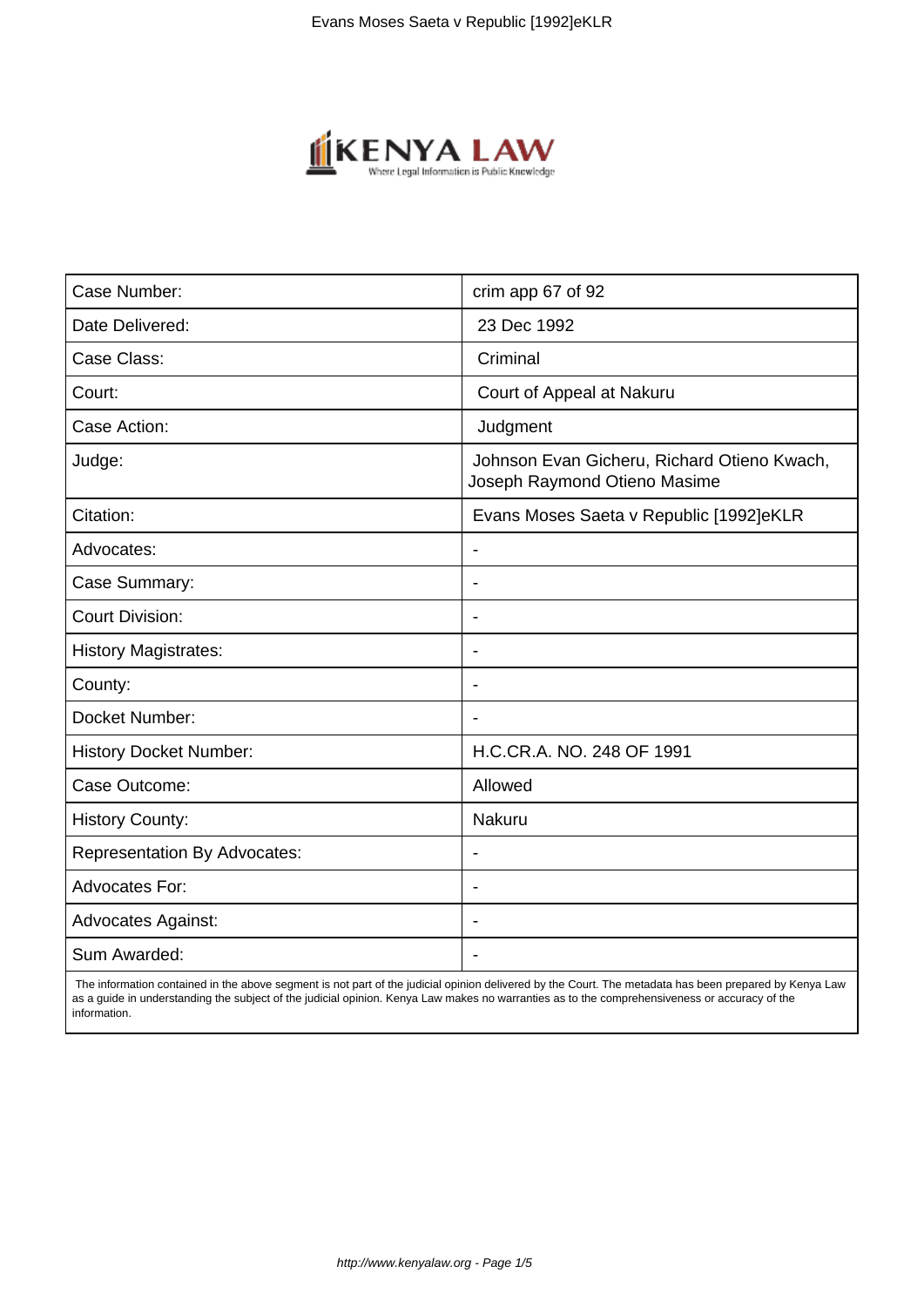#### **REPUBLIC OF KENYA**

# **IN THE COURT OF APPEAL**

# **AT NAKURU**

## **CORAM: MASIME, GICHERU & KWACH, JJ.A.**

**CRIMINAL APPEAL NO. 67 OF 1992**

## **BETWEEN**

**EVANS MOSES SAETA ....................................................APPELLANT**

**AND**

**REPUBLIC ..................................................................RESPONDENT**

**(An appeal from a judgment of the High Court of Kenya at Nakuru (Tanui, J) dated 24th October, 1991 in H.C.CR.A. NO. 248 OF 1991) \*\*\*\*\*\*\*\*\*\*\*\*\*\*\*\*\*\*\***

#### **JUDGMENT OF THE COURT**

Section 302 of the Penal Code is in the following terms:-

"302. Any person who, with intent to steal any valuable thing, demands i

t from any person with menaces or force is guilty of a felony and is liable to imprisonment for 10 years."

To support a charge under the foregoing section, there must be evidence showing that:

1.the accused demanded a valuable thing;

2.he demanded it with a menace or force; and

3.he demanded it with intent to steal.

See the case of Rex v Fulabhai Jethabhai Patel and Another (1949) 13 EACA 179 at page 182.

 On 4th July, 1991 the appellant was convicted of demanding KShs.1,000/= with menaces contrary to section 302 of the Penal Code by the Nakuru Resident Magistrate, Miss H. Owino and sentenced to 18 months imprisonment. His appeal against conviction and sentence to the High Court at Nakuru was on 24th October, 1991 dismissed in its entirety. In this second appeal, his complaint is that there was no proof that he had demanded the KShs.1,000/= from one John Kiarie Mwaura, the complainant, with menaces.

A demand with menaces need not be express. The demeanour of an accused person together with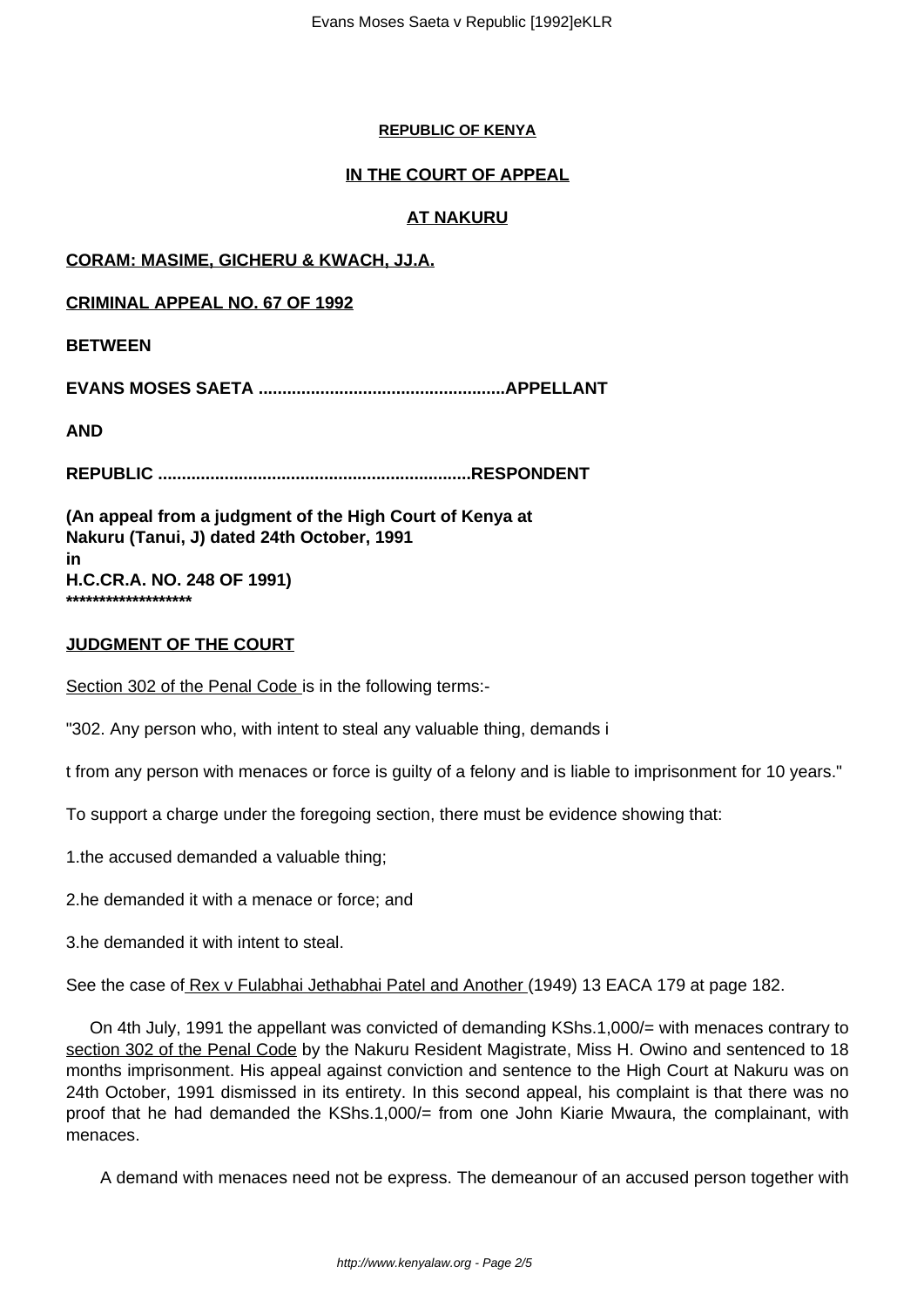the circumstances of a particular case culminating with the victim's understanding that a demand was being made upon him and that that demand was accompanied with menaces so that his balance of mind was upset would amount to a demand with menaces. The latter means no more than threats which have to be proved to be calculated as likely to operate upon or work upon or have effect upon the mind of an ordinary person. The test of the menace is the answer to the question whether the menaces were such, if proved, that they were likely to operate on or affect the mind of a person of ordinary firm courage and character by placing such person in the position revealed by the facts of the particular case. See R  $\vee$ Thomas James Collister and another, (1955) 39 Cr. App.R. 100 and Regina v. Clear, (1968) I.Q.B. 670.

 The appellant, an Administration Police Corporal, had arrested the complainant on 28th November, 1989 at about 1.00 p.m. for the reason that he was felling trees on Haraka Farm in Molo South without a permit notwithstanding the complainant's explanation that the duplicate of the requisite permit was with the owner of the trees while the original thereof was with the person who had bought the trees. As the appellant escorted the complainant together with his companion, David Ndungu Mwaura, to Molo South Chief's camp he told him (the complainant) to give him something small so as to finalise the matter concerning his arrest. When the complainant asked him how much was something small, the appellant told him that Kshs.6,000/= would do.The complainant told him that he did not have that sum of money and in response thereto, the appellant told him that in that case he would be charged and defend himself. The complainant and his companion were carrying with them the power say and the axe they were using in felling trees on Haraka Farm. At about 6.30 p.m. they arrived at the Chief's camp where the appellant got into his house and came out with a book wherein he made entries of the complainant's identification particulars. He then took the complainant's power saw and axe and dept them in a store. Thereafter, he released the complainant together with his companion and told the former to bring the original permit.

 On 30th November, 1989, the complainant took the permit to the appellant who said that it was wrongly worded because it should have indicated the measure of the trees to be cut down in metres rather than in acreage. The complainant's short answer was that if there was any fault in the permit the same could only be attributed to the officer who issued it. The appellant then asked the complainant to give him KShs.1,000/= so as to end the matter and in consequence thereto release the complainant's power saw and axe. The complainant told him that he only had enough money for his fare. Appellant then suggested to the complainant that he could go and get the money from the person in whose name the permit was issued. Realizing that the appellant was not inclined to prefer any charge against him, the complainant decided to report this matter to Molo C.I.D. Office.He therefore asked the appellant where he would meet him and the latter told the complainant to see him at his house the next day in the evening. On 1st December, 1989, the complainant reported this matter to Molo C.I.D. Office. Subsequent thereto, the C.I.D. personnel gave him KShs.500/= treated with APQ powder and another untreated sum of KShs.500/=. The complainant was to bargain with the appellant to accept KShs.500/= and if he accepted that sum, he was to be given the treated KShs.500/= but if he refused, then he was to be given both the treated and the untreated money. An arrangement was made so that once the money was handed over and received by the appellant, by some signal, they would immediately be communicated to some C.I.D. officers who though incognito would be near the scene.

 On 2nd December, 1989 the complainant together with some C.I.D. officers proceeded to Molo South Centre. Outside a bar called Silent Bar, the appellant accepted to receive KShs.500/=. the complainant gave him the treated KShs.500/=.

 As soon as he received this money, C.I.D. officers moved in and arrested him. The treated KShs.500/= was recovered from him.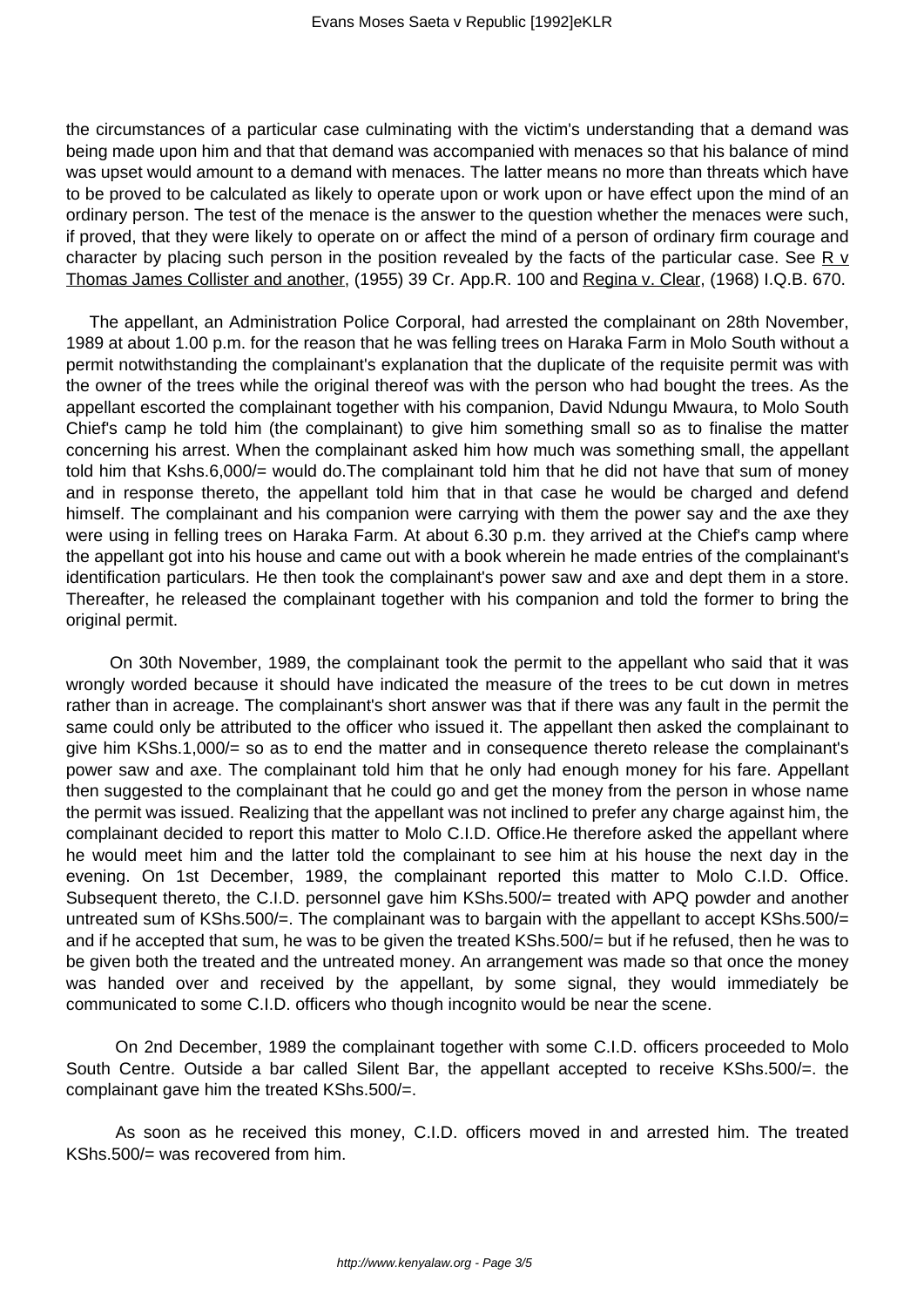With this kind of evidence, the trial magistrate concluded that on 2nd December, 1989 at Silent Bar in Molo South Centre, the appellant had demanded with menace KShs.1,000/= from the complainant. The first appellate court was of the same view and that that demand was with intent to steal that money.

The events leading to the complainant giving the appellant the Kshs.500/= mentioned above on 2nd December, 1989 reveal the appellant's desire to obtain some money from the complainant on account of having arrested him as set out above. This desire manifested itself at the first instances when he importuned the complainant to give him KShs.6,000/= so as to finalise the matter concerning the arrest aforementioned. It then descended to KShs.1,000/= and finally settled at KShs.500/= which the appellant accepted on 2nd December, 1989.

 Placing the complainant in the fats outlined above and his reaction to the circumstances appertaining thereto, we cannot say with certainty that the appellant's importunity for money from him amounted to a demand nor that it operated upon his mind so as to affect his balance and thereby acceded to it unwillingly. It was more in the nature of a corrupt solicitation and the agreed KShs.1,000/= which was to be given to the appellant on 2nd December, 1989 was the result of such solicitation and not because of a demand with menaces addressed to the complainant. We think therefore that there was no proof that on 2nd December, 1989 he demanded KShs.1,000/= from the complainant with menaces. In the absence of such proof, the charge of demanding this money with menaces could nt stand against him. This conviction was wrong.Accordingly, we allow this appeal, quash the conviction and set aside the sentence of 18 months imprisonment although when this appeal came up for hearing on 22nd September, 1992 the appellant had been released from prison.

It is so ordered.

Dated and delivered at Nakuru this 23rd day of December, 1992.

J. R. O. MASIME

---------------

JUDGE OF APPEAL

J. E. GICHERU

---------------

JUDGE OF APPEAL

R. O. KWACH

---------------

JUDGE OF APPEAL

I certify that this is a